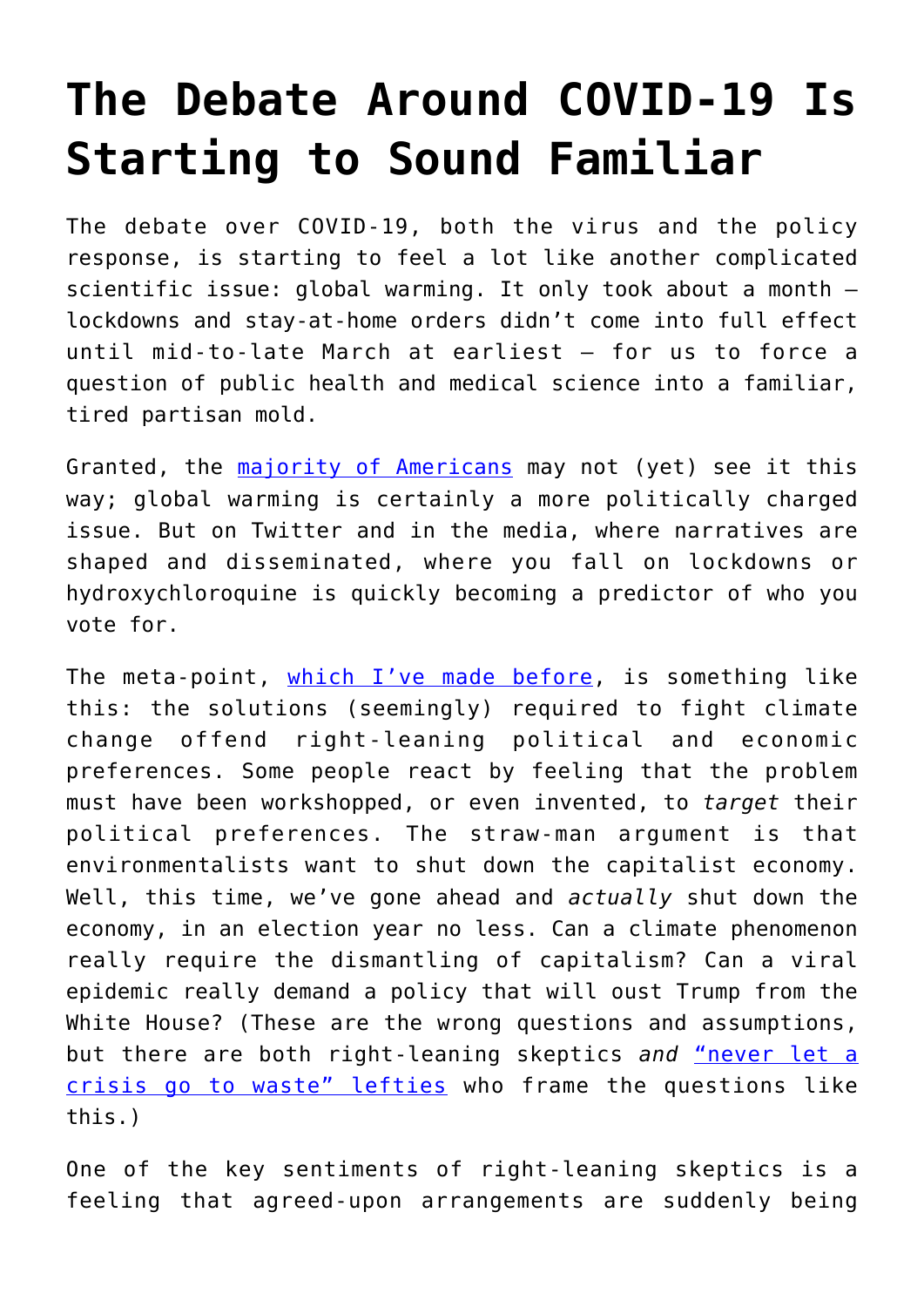upended or altered by unaccountable "experts." You see this, of course, with the celebration of coal in some quarters, despite the fact that [fracked natural gas,](https://reason.com/2016/10/11/natural-gas-ambush-killed-off-coal-minin/) not climate policy, dealt a mortal blow to the coal industry. You see it with anti-urban conservatives, who [view New Urbanism as social](https://www.theamericanconservative.com/urbs/is-new-urbanism-only-for-leftists/) [engineering, but free highways as the natural state of things.](https://www.theamericanconservative.com/urbs/is-new-urbanism-only-for-leftists/) And you see it now with rumblings of discontent over technocratic-sounding language like "social distancing" or "viral shedding," and in the reactions to [overzealous](https://www.theamericanconservative.com/state-of-the-union/weve-broken-the-public-patience-curve/) [governors' orders](https://www.theamericanconservative.com/state-of-the-union/weve-broken-the-public-patience-curve/) and predictions that life as we knew it before COVID-19 is over.

However, there's an ironic flip-flop here, compared to global warming: the skeptic rallying cry on that issue is that "science is never settled." Yet, the folks on the "right" side of the coronavirus debate are arguing the exact opposite: Trump and an odd French doc say hydroxychloroquine works, Stanford says the fatality rate is like the flu, so give everyone the wonder drug and let's get back to work already!

I exaggerate. But we are nowhere near the point where we can begin to talk about a scientific or medical consensus around COVID-19. This is simply one of those problems that is, which is immune, so to speak, to our opinions and preferences. America has been affluent and lucky for most of our national life, and perhaps in our age of hyperpartisanship we've lost the ability to see problems any other way. Perhaps, some of us still believe that ["we create our own reality."](https://en.wikipedia.org/wiki/Reality-based_community)

Worse than skepticism and contrarianism, some of which is needed, is that the constantly changing and sometimes contradictory data on COVID is starting to trigger the conspiracy theory impulse. Instead of giving the doctors, scientists, and public health experts room to iterate, revise, learn by doing, make mistakes and correct them – to frankly tell us, as *[Jim Geraghty at NRO put it, "we're not sure"](https://www.nationalreview.com/corner/were-not-used-to-scientists-telling-us-were-not-sure/)* many of us seem to be treating this more like a trial: "You or your model said X last week, today you said Y. When were you